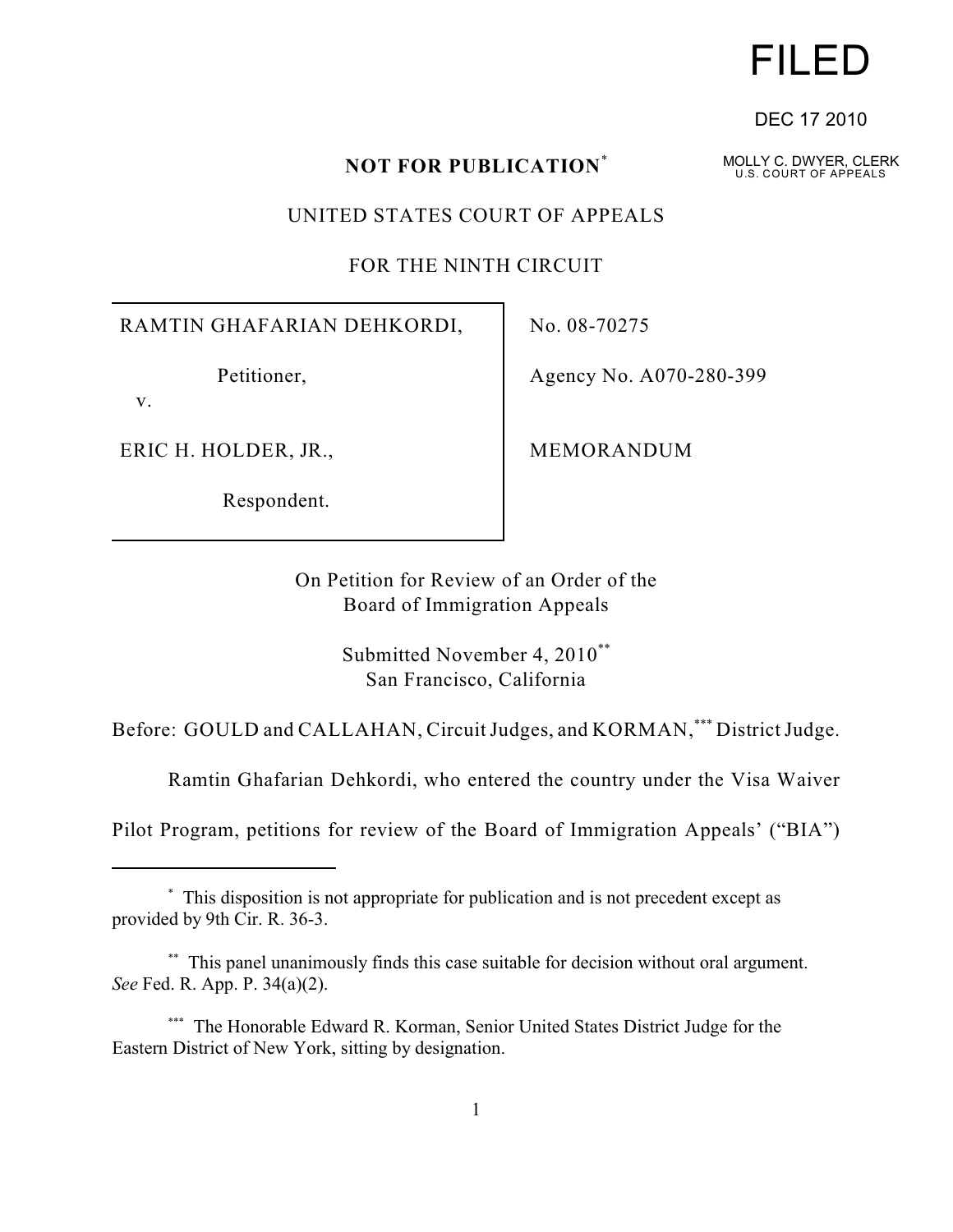order affirming the Immigration Judge's order denying his motion to reopen. The Immigration Judge deemed Dehkordi's applications for asylum, withholding of removal, and relief under the Convention Against Torture to have been abandoned, and accordingly denied them, because Dehkordi failed to appear for the master calendar hearing. Dehkordi filed a motion to reopen proceedings, claiming that he had not received notice of the hearing because he changed residences and the Immigration Court sent the notice to his former residence. The Immigration Judge denied the motion, finding that Dehkordi was properly charged with constructive notice of the hearing because the Immigration Court mailed the notice of hearing to Dehkordi's address of record.

Dehkordi concedes that he failed to notify the Immigration Court of his new address. But he argues that the Immigration Court failed to notify him adequately that he was obligated to report his new address to the Immigration Court. Specifically, the Form I-863 that he received included the following instruction: "In the event of your release from custody, you must immediately report any change of address to the Immigration Court on Form EOIR-33 . . . ." Dehkordi argues that this instruction failed to provide adequate notice because it seems to require address-change reporting to the Immigration Court on Form EOIR-33 only "[i]n the event of [the alien's] release from custody." Yet Dehkordi has never been in or released from custody.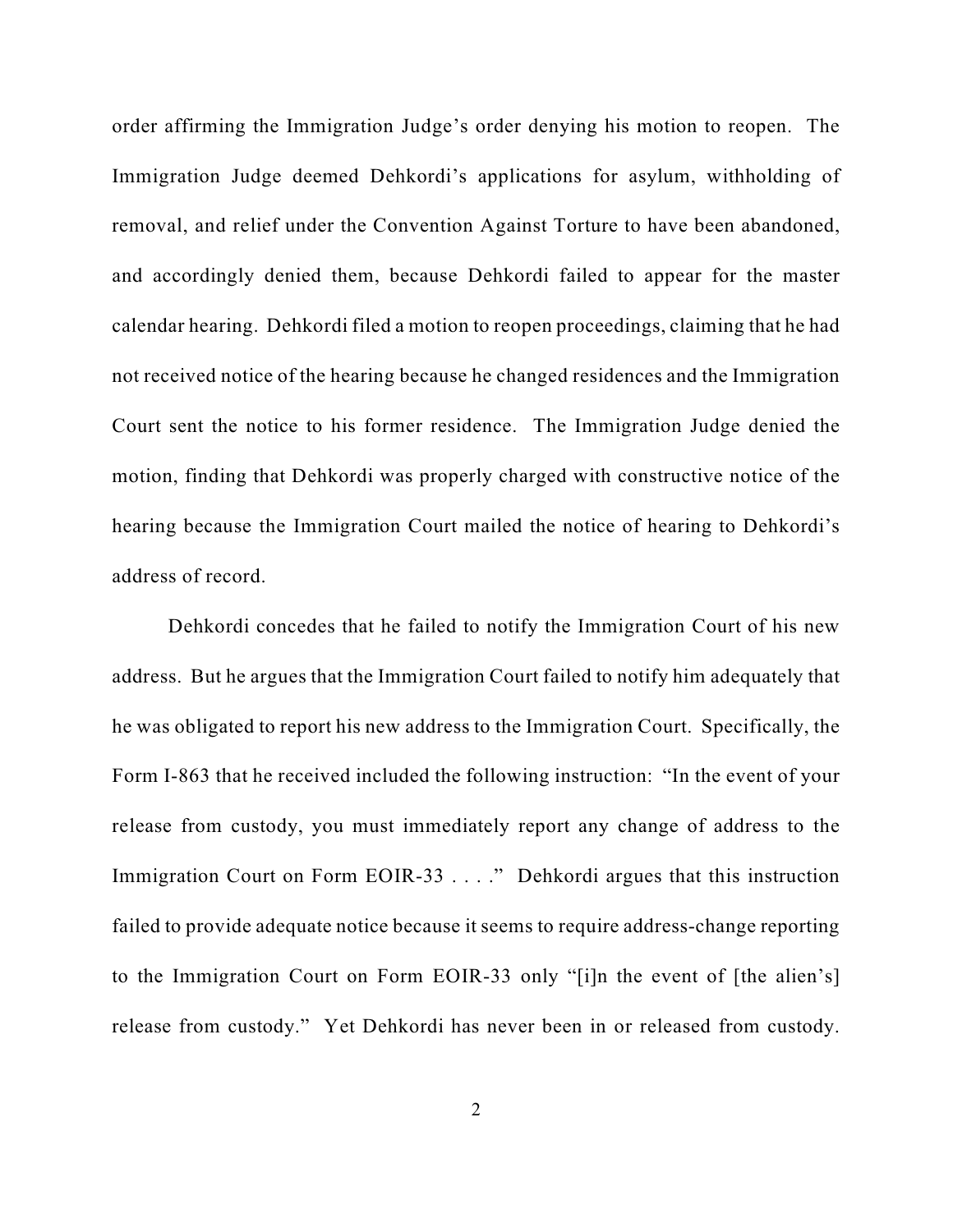Thus, Dehkordi argues, he was not adequately notified that this obligation applied to him.

### **I.**

We have jurisdiction under 8 U.S.C. § 1252(a) to review the BIA's order only if a final order of removal was entered by the Immigration Judge. *See Alcala v. Holder*, 563 F.3d 1009, 1013 (9th Cir. 2009). Although there are conflicting indications in the record regarding whether an *in absentia* removal order was entered below, the denial of an asylum application in a Visa Waiver Program proceeding before an Immigration Judge "is the functional equivalent of a removal order," *Kanacevic v. INS*, 448 F.3d 129, 134 (2d Cir. 2006), because no other relief from removal is available to a Visa Waiver Program participant whose period of authorized stay has expired. *See Mitondo v. Mukasey*, 523 F.3d 784, 787 (7th Cir. 2008); *Shehu v. Att'y Gen. of U.S.*, 482 F.3d 652, 656 (3d Cir. 2007); *Nreka v. U.S. Att'y Gen.*, 408 F.3d 1361, 1367 (11th Cir. 2005). The denial of the motion to reopen asylum-only proceedings in which the asylum application was denied is therefore reviewable under 8 U.S.C. § 1252(a).

We review the BIA's dismissal of Dehkordi's appeal for abuse of discretion. *See Mohammed v. Gonzales*, 400 F.3d 785, 791 (9th Cir. 2005). The BIA abused its discretion only if it acted "arbitrarily, irrationally, or contrary to law." *Id.* We review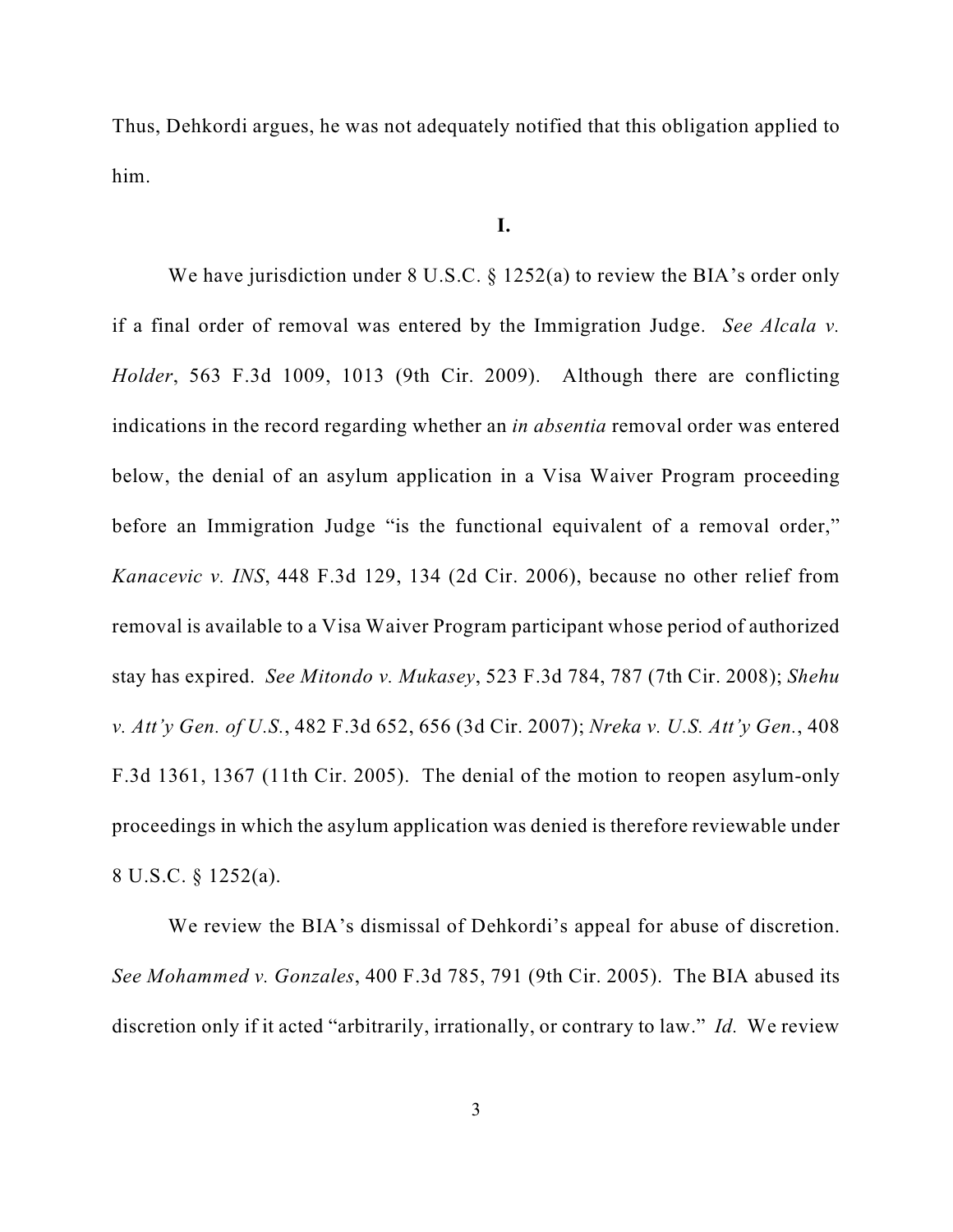both the legal determinations of the BIA and the claim of a due process violation *de novo*. *See Lopez-Urenda v. Ashcroft*, 345 F.3d 788, 791 (9th Cir. 2003).

### **II.**

The asylum applications of aliens who fail to appear for their asylum-only hearing must be denied.  $8 \text{ C.F.R.}$   $\S 1208.2(c)(3)(ii)$ . But aliens may move to reopen proceedings if they "did not receive the notice" of the hearing date. *Id.* at  $\S$  1208.2(c)(3)(ii)(A). Except as otherwise specified in 8 C.F.R.  $\S$  1208.2, the rules of procedure that apply to removal proceedings also apply to these asylum-only proceedings.  $8 \text{ C.F.R.} \$   $1208.2(c)(3)(i)$ . Under these rules, aliens are deemed to have received a hearing notice if the Immigration Court mails it to the alien's address of record, provided the alien has previously been advised in writing of his or her obligation to report any address change to the Immigration Court. *See* 8 U.S.C.  $\S 1229$  (a)(1)(F)(ii), (c). Here, Dehkordi claims that he did not receive constructive notice of the hearing because the Form I-863 was confusing. We agree.

The notice contained in the Form I-863 can be understood to mean that an alien must notify the Immigration Court of a change of address on Form EOIR-33 *only if* the alien is released from custody. Yet there is no dispute that Dehkordi was never in or released from custody. Consequently, Dehkordi may not be charged with constructive notice of the hearing.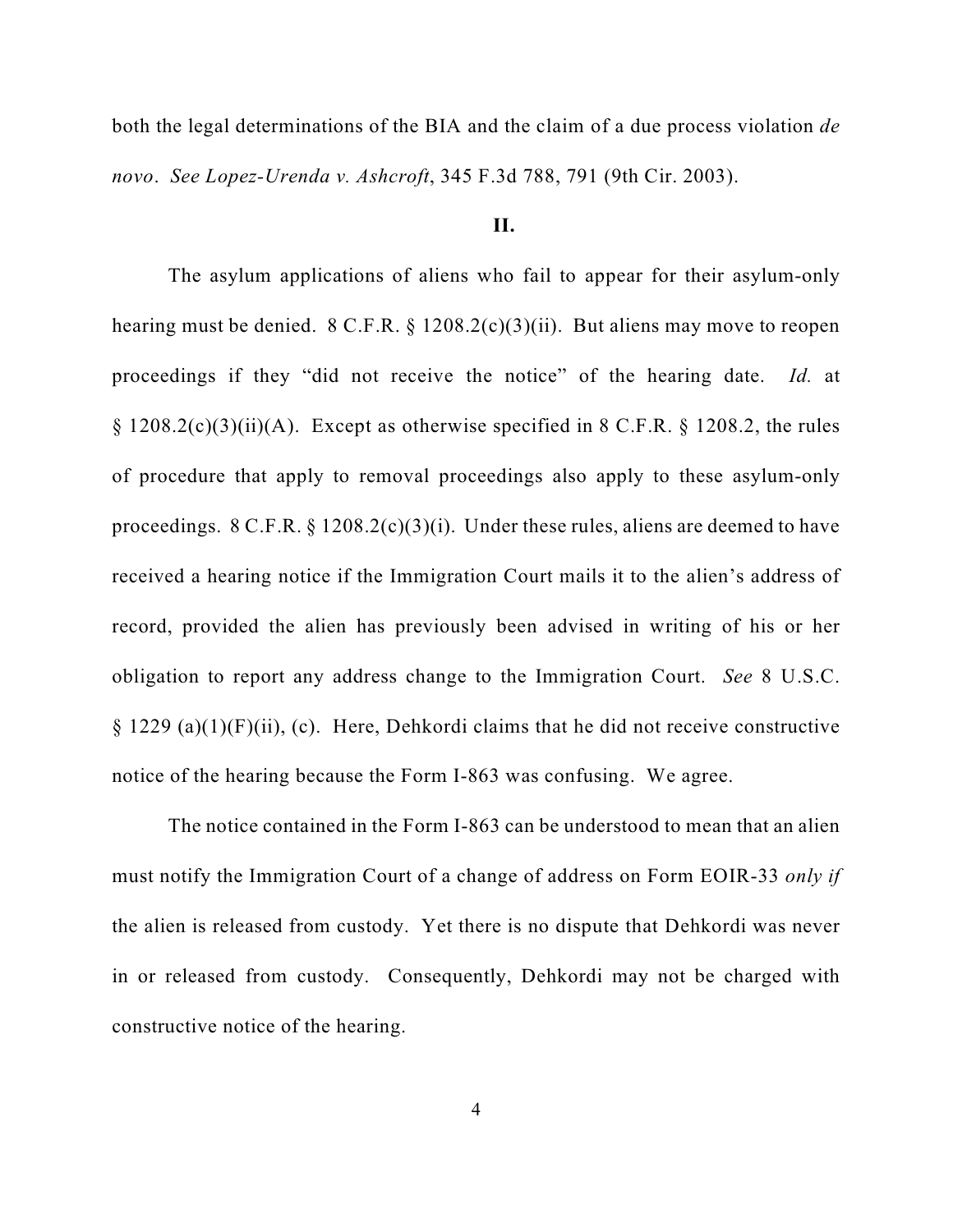Our holding in this case is consistent with *Singh v. Ashcroft*, 362 F.3d 1164 (9th Cir. 2004), which held that another address-reporting instruction in an immigration form that was similarly expressed in a conditional statement failed to provide adequate notice of the alien's address-reporting obligation. Our decision in *Popa v. Holder*, 571 F.3d 890 (9th Cir. 2009), is not inconsistent. There, the alien misconstrued multiple provisions explaining the address-reporting requirement, whereas here, the Form I-863 contained a single instruction nested in a misleading conditional statement concerning the alien's release from custody.

In sum, the BIA abused its discretion in dismissing Dehkordi's appeal of the Immigration Judge's denial of his motion to reopen because, under the circumstances, Dehkordi did not receive adequate notice of the hearing, *see* 8 C.F.R. § 1208.2(c)(3)(ii)(A), and proceeding against him *in absentia* thus violated his right to due process, *see Andia v. Ashcroft*, 359 F.3d 1181, 1184–85 (9th Cir. 2004) (per curiam).

#### **III.**

Dehkordi appealed the BIA's conclusion that "even if the instant proceedings were reopened, the Immigration Judge would not have jurisdiction to entertain an application for adjustment of status." We agree with the BIA.

Visa Waiver Program participants are "allowed to seek adjustment of their